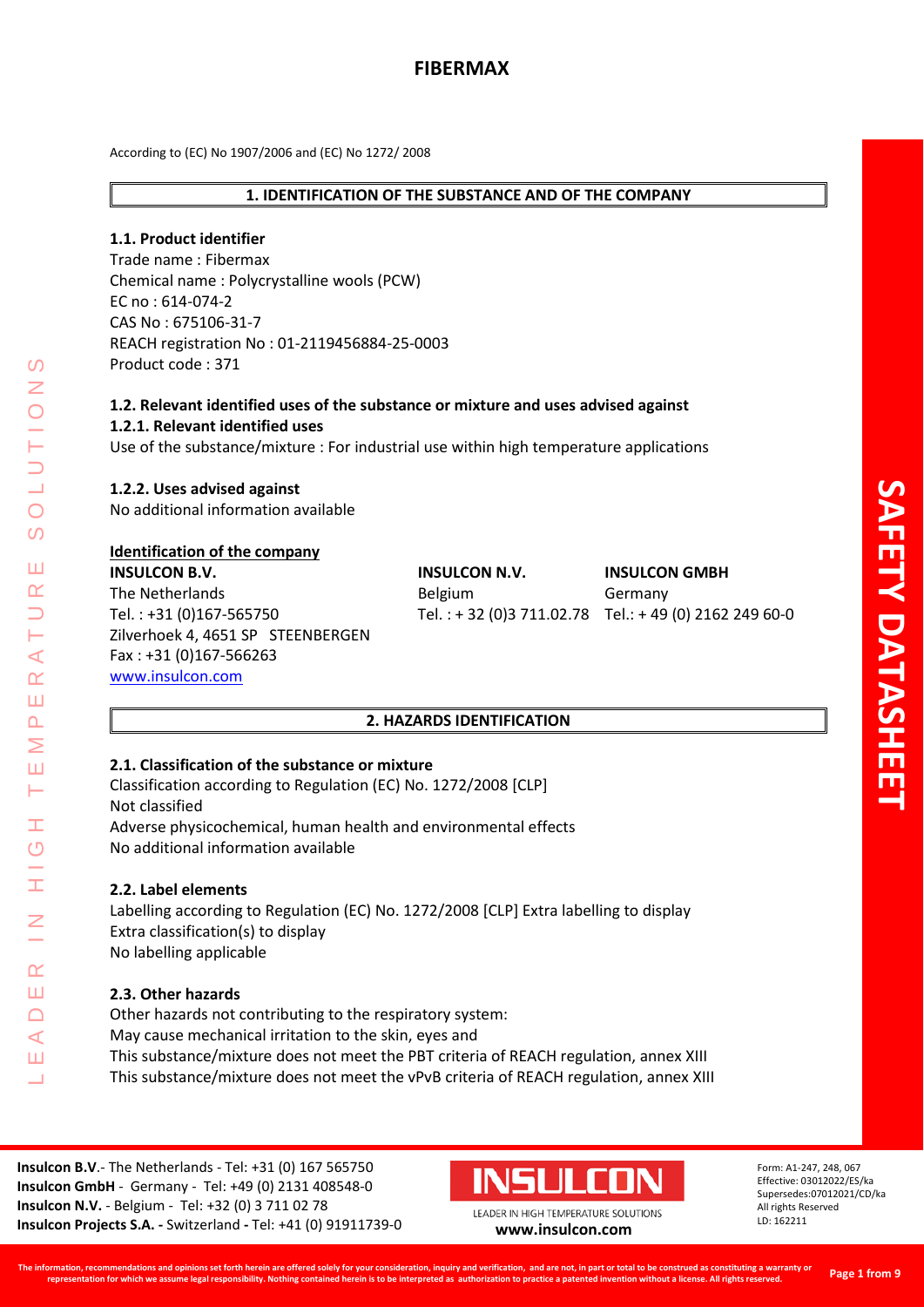| 3. COMPOSITION/ INFORMATION ON INGREDIENTS |                                                                                   |   |                                                                           |  |  |  |  |
|--------------------------------------------|-----------------------------------------------------------------------------------|---|---------------------------------------------------------------------------|--|--|--|--|
| 3.1. SubstancesName                        | <b>Product identifier</b>                                                         | % | <b>Classification according to Regulation</b><br>(EC) No. 1272/2008 [CLP] |  |  |  |  |
| Polycrystalline wools<br>(PCW)             | (CAS No) 675106-31-7<br>(EC no) 614-074-2<br>(REACH-no) 01-<br>2119456884-25-0003 |   | Not classified                                                            |  |  |  |  |

### **Comments :**

PCW can also be identified by a combination of CAS Numbers: 1344-28-1 (fibrous forms of Aluminium Oxide), 7631-86-9 (Silica, non-crystalline), or 1302-93-8 (Mullite) Full text of H-statements: see section 16

## **3.2. Mixtures**

Not applicable

LEADER IN HIGH TEMPERATURE SOLUTIONS

Ŧ  $\overline{O}$ 

I

 $\alpha$ Ш  $\Box$  $\prec$ Ш ┙

 $\Omega$ Z

 $\overline{O}$  $\Omega$ 

Ш  $\underline{\alpha}$  $\overline{\phantom{0}}$ H  $\prec$  $\alpha$ Ш  $\Delta$ Σ Ш Н

# **4. FIRST AID MEASURES**

### **4.1. Description of first aid measures**

First-aid measures after inhalation: Move to fresh air.

First-aid measures after skin contact:

Gently wash with plenty of soap and water. Take off contaminated clothing and wash it before reuse. Get medical advice if skin irritation persists.

First-aid measures after eye contact: Rinse cautiously with water for several minutes. If eye irritation persists: Get medical advice/attention.

First-aid measures after ingestion : Rinse mou

**4.2. Most important symptoms and effects, both acute and delayed** Symptoms/injuries after skin contact : mechanical irritation. Symptoms/injuries after eye contact : mechanical irritation.

# **4.3. Indication of any immediate medical attention and special treatment needed** Treat symptomatically.

**Insulcon B.V**.- The Netherlands - Tel: +31 (0) 167 565750 **Insulcon GmbH** - Germany - Tel: +49 (0) 2131 408548-0 **Insulcon N.V.** - Belgium - Tel: +32 (0) 3 711 02 78 **Insulcon Projects S.A. -** Switzerland **-** Tel: +41 (0) 91911739-0 **[www.insulcon.com](http://www.insulcon.com/)**

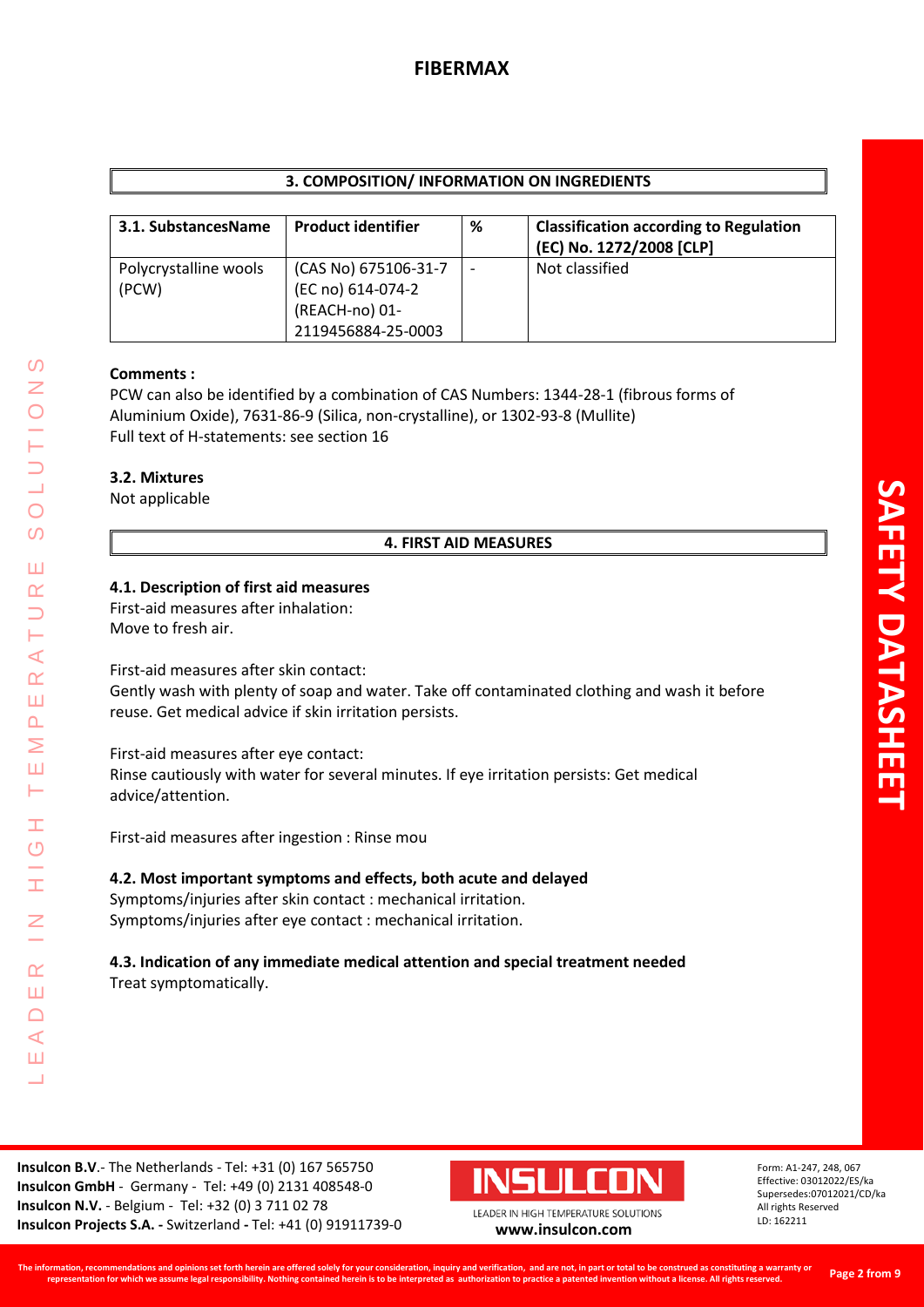## **5. FIRE FIGHTING MEASURES**

# **5.1. Extinguishing media**

Suitable extinguishing media : The product is not flammable. Use extinguishing media appropriate for surrounding fire. Foam.

Dry powder. Carbon dioxide. Water spray.

Unsuitable extinguishing media : Do not use a heavy water stream.

### **5.2. Special hazards arising from the substance or mixture**

No additional information available

### **5.3. Advice for firefighters**

Firefighting instructions : Prevent fire fighting water from entering the environment. Protection during firefighting : Do not enter fire area without proper protective equipment, including respiratory protection

# **6. ACCIDENTAL RELEASE MEASURES**

### **6.1. Personal precautions, protective equipment and emergency procedures**

### **6.1.1. For non-emergency personnel**

Protective equipment : Concerning personal protective equipment to use, see section 8. Emergency procedures : Prohibit unauthorized persons.

### **6.1.2. For emergency responders**

Protective equipment : Ensure adequate ventilation. Concerning personal protective equipment to use, see section 8.

Emergency procedures : Manipulations are to be done only by qualified and authorised persons.

### **6.2. Environmental precautions**

LEADER IN HIGH TEMPERATURE SOLUTIONS

Ŧ  $\overline{O}$ 

 $\alpha$ Ш  $\Box$  $\blacktriangleleft$ Ш  $\overline{\phantom{0}}$ 

 $\prec$  $\alpha$ Ш  $\overline{\mathbf{r}}$ Σ Ш Н

 $\Omega$ 

 $\overline{O}$  $\Omega$ 

Ш  $\alpha$ 

> Prevent entry to sewers and public waters. Avoid sub-soil penetration. Fibermax Safety Data Sheet according to Regulation (EC) No. 1907/2006 (REACH) 11/22/2016 GB - en 3/7

### **6.3. Methods and material for containment and cleaning up**

Methods for cleaning up : Mechanically recover the product. Minimize generation of dust. High efficiency particulate air filter (HEPA filter).

### **6.4. Reference to other sections**

See section 7. See Heading 8. See Heading 13.

**Insulcon B.V**.- The Netherlands - Tel: +31 (0) 167 565750 **Insulcon GmbH** - Germany - Tel: +49 (0) 2131 408548-0 **Insulcon N.V.** - Belgium - Tel: +32 (0) 3 711 02 78 **Insulcon Projects S.A. -** Switzerland **-** Tel: +41 (0) 91911739-0 **[www.insulcon.com](http://www.insulcon.com/)**

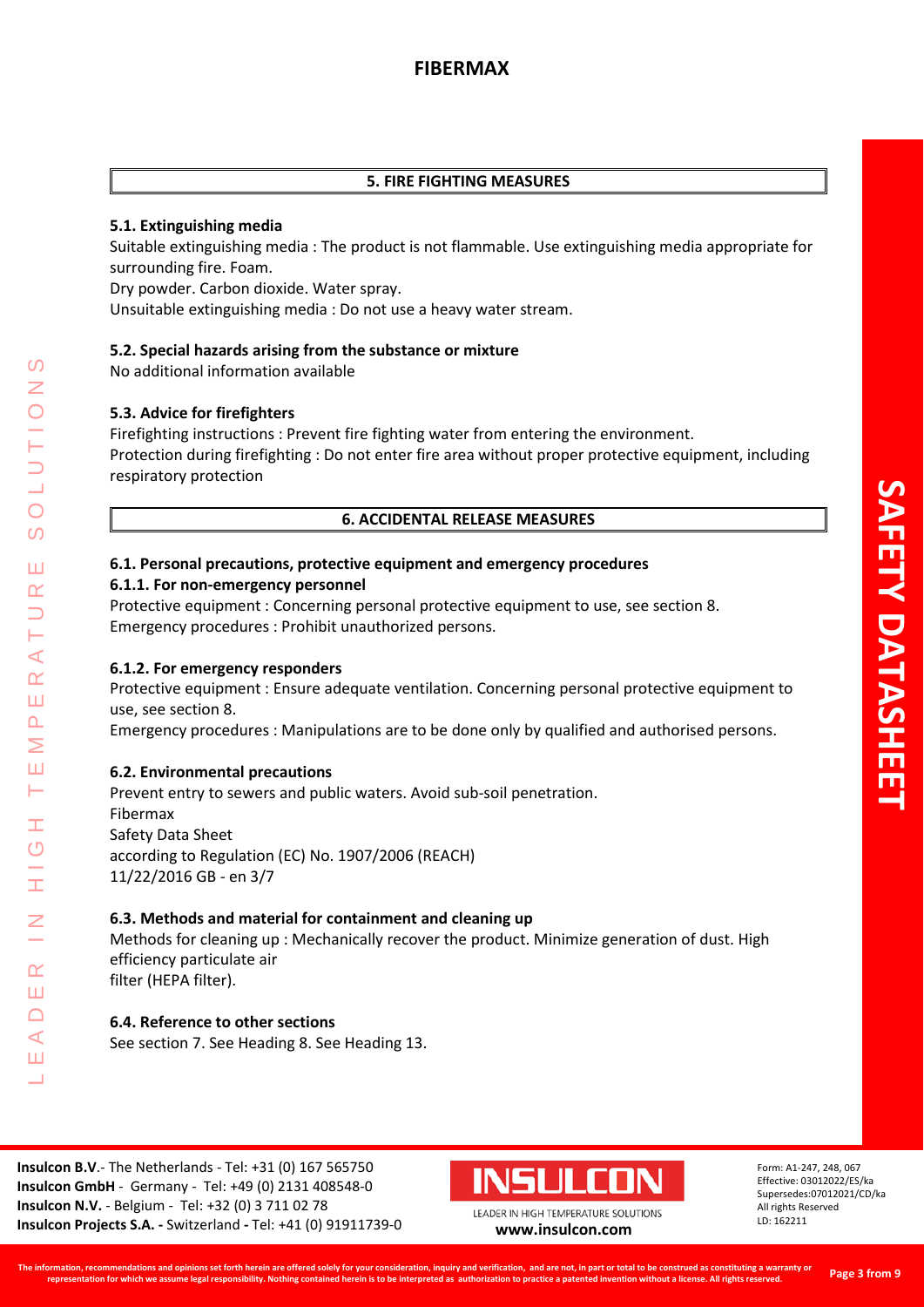### **7. HANDLING AND STORAGE**

## **7.1. Precautions for safe handling**

Precautions for safe handling : Avoid contact with skin and eyes. Use personal protective equipment as required. Obtain special instructions before use. Do not eat, drink or smoke when using this product. Clear contaminated areas thoroughly. Ensure good ventilation of the work station. Hygiene measures : Wash hands and other exposed areas with mild soap and water before eating, drinking or smoking and when leaving work.

# **7.2. Conditions for safe storage, including any incompatibilities**

Storage conditions : Product must only be kept in the original packaging. Store tightly closed in a dry and cool place.

Information about storage in one common storage facility: Keep away from food, drink and animal feeding stuffs.

# **7.3. Specific end use(s)**

For professional users only. See Heading 8.

# **8. EXPOSURE CONTROL / PERSONAL PROTECTION**

### **8.1. Control parameters**

Polycrystalline wools (PCW) (675106-31-7)

United Kingdom Remark (WEL) TWA 8 hr 2 f/ml; 5 mg/m3 (total dust); Machine-made mineral fibres: Work place Exposure Limit EH40

### **8.2. Exposure controls**

LEADER IN HIGH TEMPERATURE SOLUTIONS

Ŧ  $\overline{O}$ 

 $\alpha$ Ш  $\Box$  $\blacktriangleleft$ Ш  $\overline{\phantom{0}}$ 

 $\prec$  $\alpha$ Ш  $\overline{\mathbf{r}}$ Σ Ш Н

 $\Omega$ Z

 $\bigcirc$  $\overline{O}$ 

Ш  $\alpha$ 

| Hand protection:         | Protective gloves                                                                                                             |
|--------------------------|-------------------------------------------------------------------------------------------------------------------------------|
| Eye protection:          | Safety glasses with side shields                                                                                              |
| Skin and body protection | Wear suitable protective clothing                                                                                             |
| Respiratory protection   | In case of insufficient ventilation, wear suitable respiratory<br>equipment. If dust are formed : Short term exposure. (FFP2) |
| Other information        | Wash contaminated clothes.                                                                                                    |

#### **9. PHYSICAL AND CHEMICAL PROPERTIES**

9.1. Information on basic physical and chemical properties

| Physical state                             |
|--------------------------------------------|
| Appearance                                 |
| Colour                                     |
| Odour                                      |
| Odour threshold                            |
| рH                                         |
| Relative evaporation rate (butylacetate=1) |

Solid Fibres. White. Odourless. No data available Not applicable No data available

**Insulcon B.V**.- The Netherlands - Tel: +31 (0) 167 565750 **Insulcon GmbH** - Germany - Tel: +49 (0) 2131 408548-0 **Insulcon N.V.** - Belgium - Tel: +32 (0) 3 711 02 78 **Insulcon Projects S.A. -** Switzerland **-** Tel: +41 (0) 91911739-0 **[www.insulcon.com](http://www.insulcon.com/)**

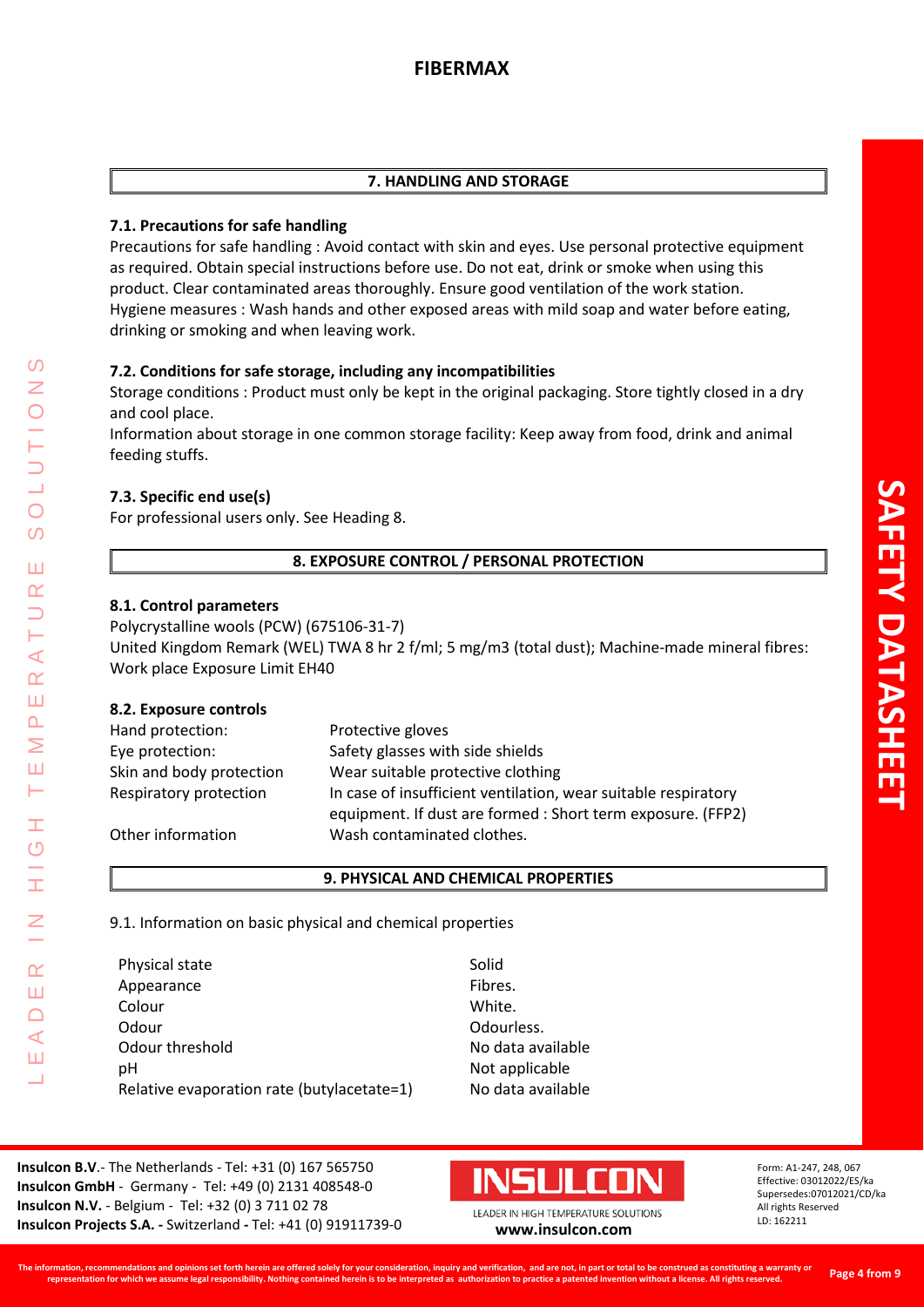Melting point Freezing point Boiling point Flash point Auto-ignition temperature Decomposition temperature e Flammability (solid, gas) : Vapour pressure Relative vapour density at 20 °C Relative density Density **Solubility** Log Pow Log Kow Viscosity, kinematic Viscosity, dynamic Explosive properties Oxidising properties Explosive limits

> 1800 °C No data available Not applicable Not applicable No data available No data available No data available Not applicable No data available No data available  $2 - 3.5$  g/cm<sup>3</sup> Water: < 1 mg/l No data available Not applicable Not applicable Not applicable No data available No data available No data available

### **9.2. Other information**

Other properties : Length weighted geometric mean diameter of fibres contained in the product: 3-4 µm.

### **10. STABILITY AND REACTIVITY**

#### **10.1. Reactivity**

LEADER IN HIGH TEMPERATURE SOLUTIONS

Ŧ  $\overline{O}$ 

 $\alpha$ Ш  $\cap$  $\blacktriangleleft$ Ш  $\overline{\phantom{0}}$ 

 $\Omega$  $\overline{Z}$ 

 $\overline{O}$  $\Omega$ 

ПT  $\alpha$  $\overline{\phantom{0}}$ ш  $\blacktriangleleft$  $\alpha$ Ш  $\Delta$ Σ Ш  $\longmapsto$ 

Stable under normal conditions of use.

#### **10.2. Chemical stability**

The product is stable at normal handling and storage conditions.

#### **10.3. Possibility of hazardous reactions**

No dangerous reactions known.

### **10.4. Conditions to avoid**

No additional information available.

#### **10.5. Incompatible materials**

None.

### **10.6. Hazardous decomposition products**

Under normal conditions of storage and use, hazardous decomposition products should not be produced

**Insulcon B.V**.- The Netherlands - Tel: +31 (0) 167 565750 **Insulcon GmbH** - Germany - Tel: +49 (0) 2131 408548-0 **Insulcon N.V.** - Belgium - Tel: +32 (0) 3 711 02 78 **Insulcon Projects S.A. -** Switzerland **-** Tel: +41 (0) 91911739-0 **[www.insulcon.com](http://www.insulcon.com/)**

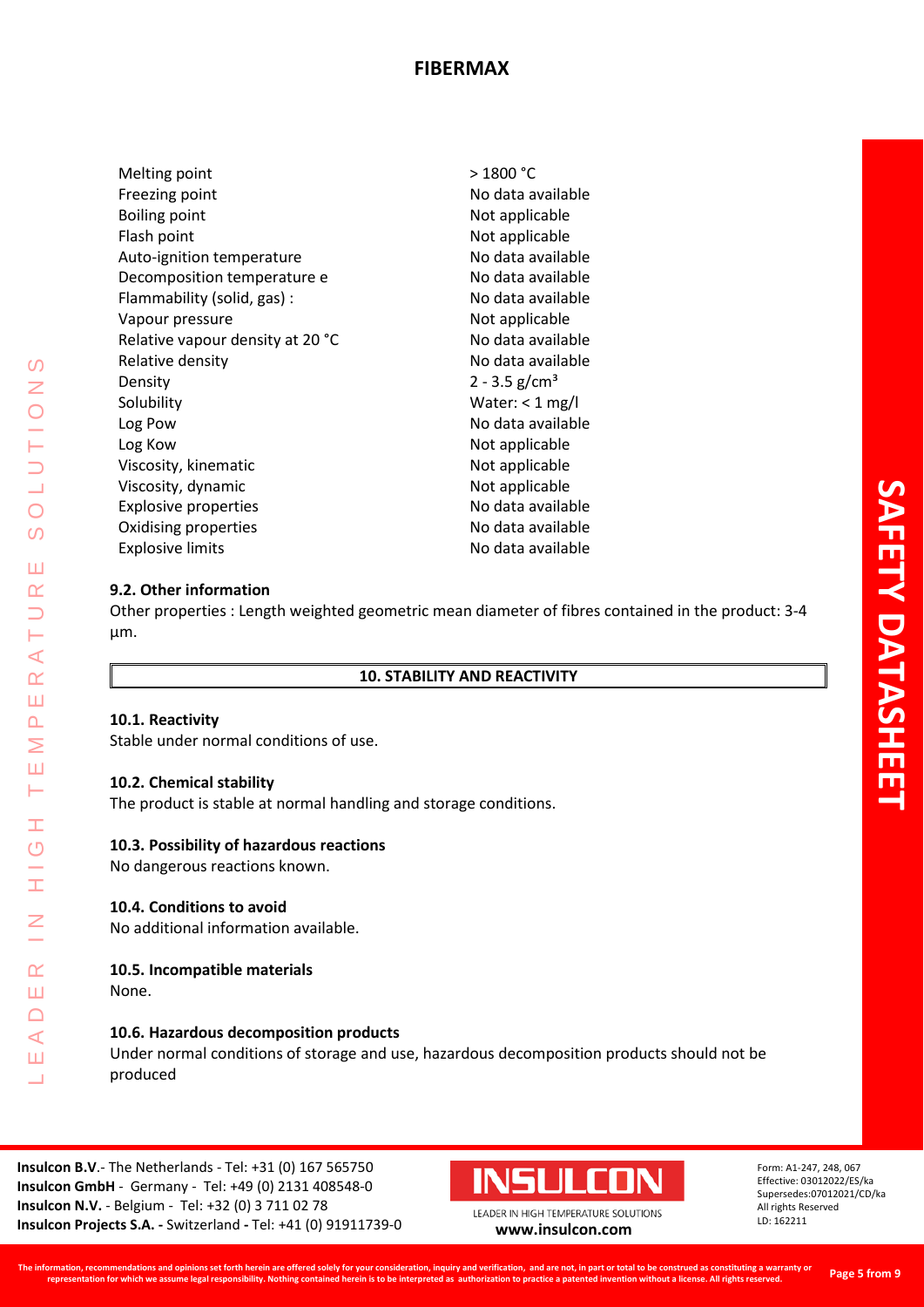## **11. TOXICOLOGICAL INFORMATION**

### **11.1. Information on toxicological effects**

Acute toxicity: Not classified (Based on available data, the classification criteria are not met)

Skin corrosion/irritation: Not classified (Based on available data, the classification criteria are not met) pH: Not applicable

Serious eye damage/irritation:

Not classified (Based on available data, the classification criteria are not met) pH: Not applicable Respiratory or skin sensitisation : Not classified (Based on available data, the classification criteria are not met)

Germ cell mutagenicity: Not classified (Based on available data, the classification criteria are not met)

Carcinogenicity: Not classified (Based on available data, the classification criteria are not met)

Reproductive toxicity: Not classified (Based on available data, the classification criteria are not met)

STOT-single exposure: Not classified (Based on available data, the classification criteria are not met)

STOT-repeated exposure: Not classified (Based on available data, the classification criteria are not met)

Aspiration hazard: Not classified (Not relevant

Other information :

LEADER IN HIGH TEMPERATURE SOLUTIONS

Ŧ  $\overline{O}$ 

H

 $\alpha$ Ш  $\Box$  $\prec$ Ш ┙

 $\prec$  $\underline{\alpha}$ Ш  $\Delta$ Σ Ш Н

 $\Omega$ Z

 $\overline{O}$  $\Omega$ 

Ш  $\alpha$ 

Chronic effects:

Lifetime rat inhalation studies of polycrystalline fiber show that at the maximum dose level tested, there was no evidence of lung cancer, lung fibrosis or any other significant adverse effect. Intraperitoneal, intratracheal and intrapleural studies in rats, together with two in vitro tests, have all shown negative results. Despite some study limitations, it is important to note the consistent lack of carcinogenic response in animal studies.

In 1988, the International Agency for Research on Cancer (IARC) considered the carcinogenicity of several groups of fibers. One grouping they considered was a poorly defined collection of disparate fiber types [polycrystalline fiber, refractory ceramic fiber (referred to as RCF) and single crystal whiskers] into a broad, single category they termed "ceramic fibers".

**Insulcon B.V**.- The Netherlands - Tel: +31 (0) 167 565750 **Insulcon GmbH** - Germany - Tel: +49 (0) 2131 408548-0 **Insulcon N.V.** - Belgium - Tel: +32 (0) 3 711 02 78 **Insulcon Projects S.A. -** Switzerland **-** Tel: +41 (0) 91911739-0 **[www.insulcon.com](http://www.insulcon.com/)**

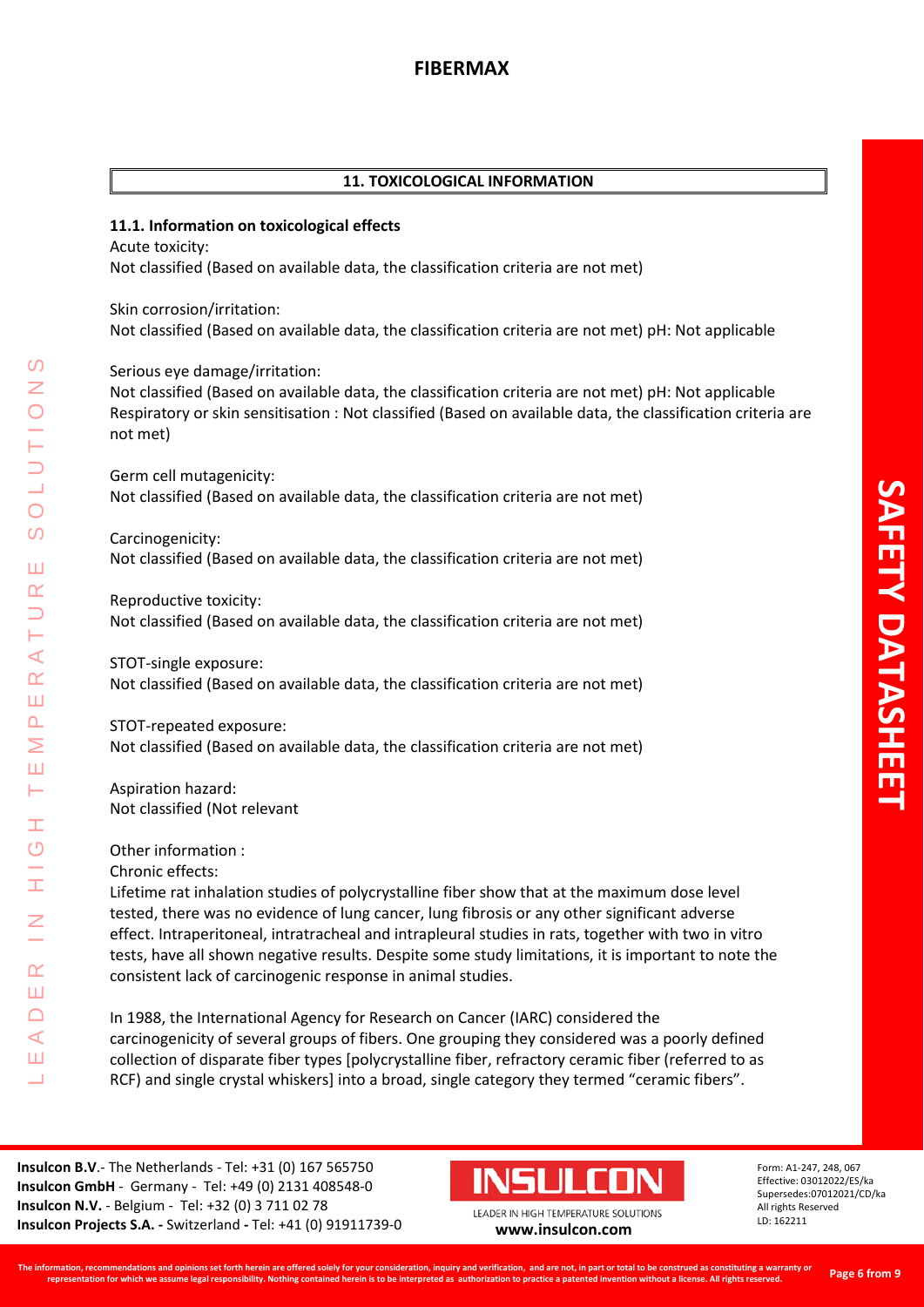The IARC monograph clearly indicated that test data specific to polycrystalline fibers were negative, but according to the IARC classification principles, positive results with other fiber types led to the conclusion that all fibers in the group should be considered as possible human carcinogens (IARC Category 2B). In a subsequent monograph on MMVF (2002), IARC did not specifically re-evaluate polycrystalline fiber. The Annual Report on Carcinogens prepared by the National Toxicology Program (NTP), (latest edition) classified "ceramic fibers (respirable size)" as reasonably anticipated to be carcinogens.

As produced most polycrystalline fibers, including Fibermax, have fiber diameters too large to be respirable. Numerous scientific studies suggest that the potential toxicity of a respirable fiber is directly related to bio-persistence (the length of time it take for the fiber to clear the lung). Based on limited in-vitro laboratory analysis, which measure the dissolution rate of fibers in simulated lung fluid, polycrystalline fibers are known to be relatively durable. Data from respiratory surveillance studies are not available for PCW workers. In a small cohort of workers exposed to PCW with historical co-exposures to RCF and other fibers, there was no evidence of interstitial lung disease on chest x-rays nor an accelerated rate of loss of lung function on pulmonary function testing. Symptom responses could not be attributed to or excluded from exposure to PCW as a consequence of the prior fiber exposures.

# **12. ECOLOGICAL INFORMATION**

### **12.1. Toxicity**

LEADER IN HIGH TEMPERATURE SOLUTIONS

Ŧ  $\overline{O}$ 

 $\alpha$ Ш  $\Box$  $\blacktriangleleft$ Ш  $\overline{\phantom{0}}$ 

 $\Omega$ Z

 $\bigcirc$  $\Omega$ 

Ш  $\alpha$  $\overline{\phantom{0}}$ Н ⋖  $\alpha$ Ш  $\Delta$ Σ Ш Н

Ecology - general : The product is not considered harmful to aquatic organisms nor to cause longterm adverse effects in the environment.

#### **12.2. Persistence and degradability**

No additional information available

#### **12.3. Bioaccumulative potential**

**Polycrystalline wools (PCW) (675106-31-7)**

Log Kow **Not applicable** Bioaccumulative potential Bioaccumulation unlikely.

# **12.4. Mobility in soil**

No additional information available

### **12.5. Results of PBT and vPvB assessment**

Polycrystalline wools (PCW) (675106-31-7)

This substance/mixture does not meet the PBT criteria of REACH regulation, annex XIII This substance/mixture does not meet the vPvB criteria of REACH regulation, annex XIII

### **12.6. Other adverse effects**

No additional information available

**Insulcon B.V**.- The Netherlands - Tel: +31 (0) 167 565750 **Insulcon GmbH** - Germany - Tel: +49 (0) 2131 408548-0 **Insulcon N.V.** - Belgium - Tel: +32 (0) 3 711 02 78 **Insulcon Projects S.A. -** Switzerland **-** Tel: +41 (0) 91911739-0 **[www.insulcon.com](http://www.insulcon.com/)**

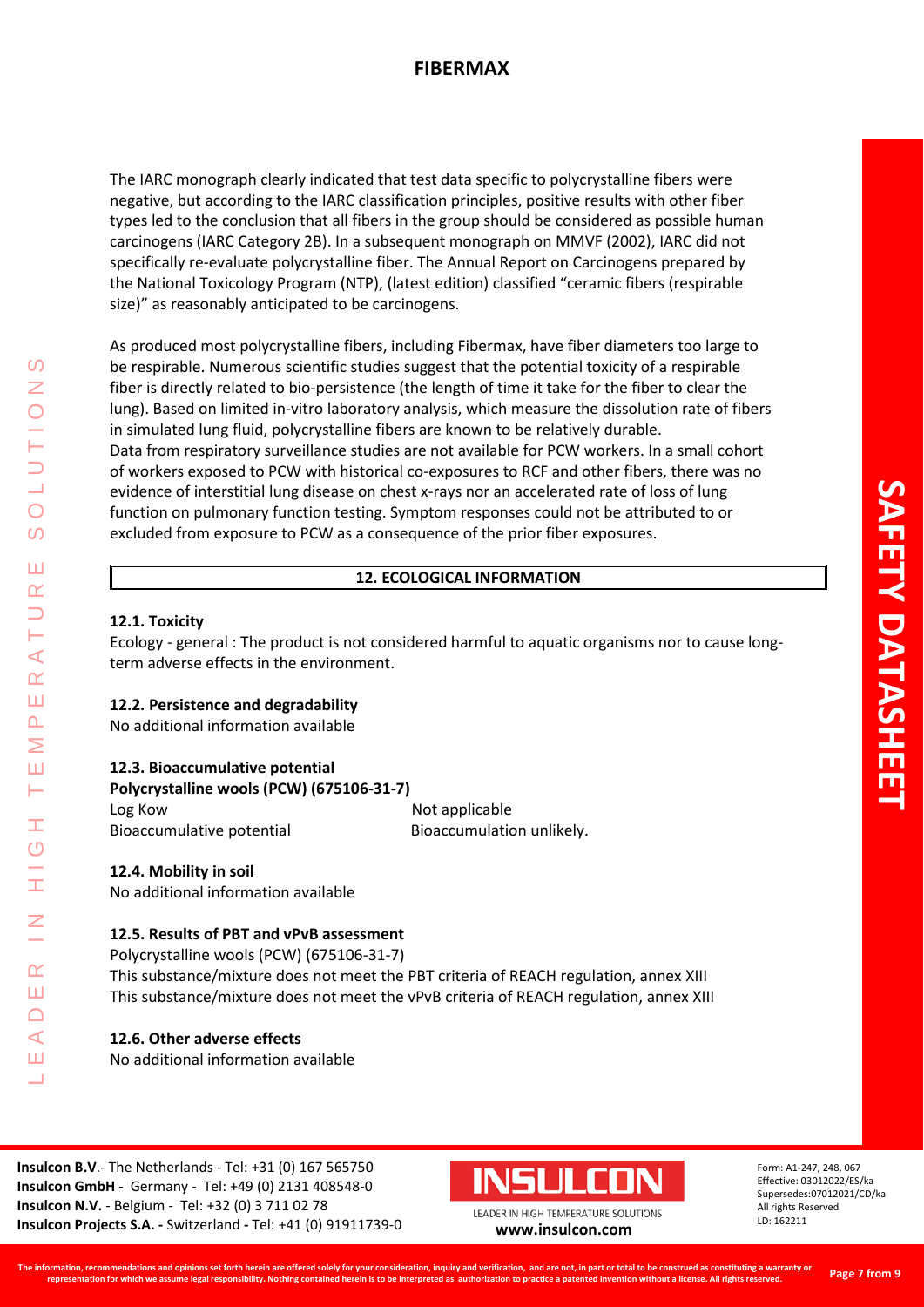## **13. DISPOSAL CONSIDERATIONS**

## **13.1. Waste treatment methods**

Waste disposal recommendations:

Dispose in a safe manner in accordance with local/national regulations.

European List of Waste (LoW) code:

16 03 04 - inorganic wastes other than those mentioned in 16 03 03

### **14. TRANSPORT INFORMATION**

| In accordance with ADR / RID / IMDG / IATA / AND |       |                                                                            |            |            |  |  |  |  |
|--------------------------------------------------|-------|----------------------------------------------------------------------------|------------|------------|--|--|--|--|
| <b>ADR</b>                                       | IMDG. | IATA                                                                       | <b>ADN</b> | <b>RID</b> |  |  |  |  |
| 14.1. UN number                                  |       |                                                                            |            |            |  |  |  |  |
|                                                  |       | Not applicable Not applicable Not applicable Not applicable Not applicable |            |            |  |  |  |  |

### **14.2. UN proper shipping name**

Not applicable Not applicable Not applicable Not applicable Not applicable Not applicable Not applicable Not applicable Not applicable Not applicable

### **14.3. Transport hazard class(es)**

Not applicable Not applicable Not applicable Not applicable Not applicable Not applicable Not applicable Not applicable Not applicable Not applicable

#### **14.4. Packing group**

LEADER IN HIGH TEMPERATURE SOLUTIONS

Ŧ  $\overline{O}$ 

 $\alpha$ Ш  $\Box$  $\blacktriangleleft$ Ш  $\overline{\phantom{0}}$ 

 $\Omega$ Z

 $\overline{O}$ 

 $\Omega$ 

Ш  $\alpha$  $\overline{\phantom{0}}$ H  $\prec$  $\alpha$ Ш  $\Delta$ Σ Ш Н

Not applicable Not applicable Not applicable Not applicable Not applicable

### **14.5. Environmental hazards**

Not applicable Not applicable Not applicable Not applicable Not applicable No supplementary information available

### **14.6. Special precautions for user**

- Overland transport Not applicable - Transport by sea Not applicable - Air transport Not applicable - Inland waterway transport Not applicable - Rail transport Not applicable

# **14.7. Transport in bulk according to Annex II of Marpol and the IBC Code** Not applicable

**Insulcon B.V**.- The Netherlands - Tel: +31 (0) 167 565750 **Insulcon GmbH** - Germany - Tel: +49 (0) 2131 408548-0 **Insulcon N.V.** - Belgium - Tel: +32 (0) 3 711 02 78 **Insulcon Projects S.A. -** Switzerland **-** Tel: +41 (0) 91911739-0 **[www.insulcon.com](http://www.insulcon.com/)**